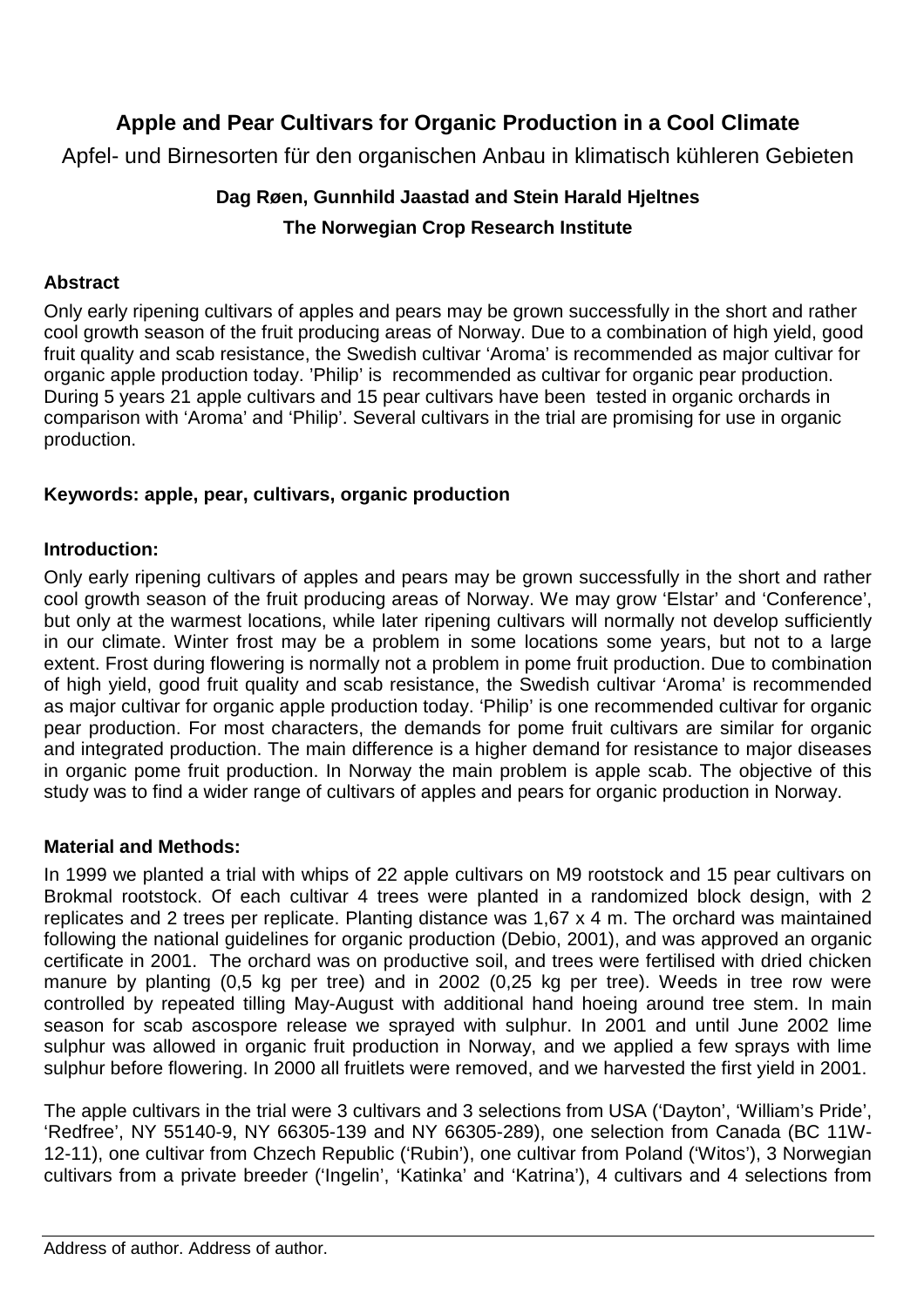our own breeding programme ('Eir', 'Idunn', 'Nanna', 'Siv', NA 14-70, NA 32-87, NA 43-96 and NA 48-20) and a red fruited sport of the old Danish cultivar 'Ingrid Marie' ('Karin Schneider'). Control cultivar was a red sport of 'Aroma' ('Aroma Ylvisåker'). The pear trial included one cultivar from Sweden/Norway ('Ingeborg'), one cultivar from a private breeder in Norway ('Anna'), 11 selections from our own breeding programme (NP 309, NP 852, NP 2870, NP 2879, NP 3043, NP 3048, NP 3577, NP 4189, NP 4279, NP 4310 and NP 4366) and 'Conference'. Control cultivar was 'Philip'.

Harvest time, harvested yield, number of fruits harvested and number of fruits on ground were recorded every year. Total yield was calculated as the sum of harvested yield and fruits on the ground. In 2001 and 2002 we recorded apple scab, pear scab and powdery mildew on trees. In 2001-2003 we noted reasons for outgrading on each fruit on a sample of 50 fruits from each replicate. All harvested fruits were examined if less than 50 fruits were harvested per. Proc GLM procedure of SAS programme (SAS, 2001) was used for analysis of variance. When analysing data for apple and pear scab, no scab was observed in some cultivars (zero variance). Those cultivars were omitted before analysis of variance on scab incidence on the remaining cultivars.

#### **Results and discussion:**

In Tables 1 and 2 the cultivars are sorted in order of harvest time. Harvest date is shown as number of days before 'Aroma' (apple cultivars) and 'Philip' (pear cultivars). The included cultivars covers the entire season for apple and pear production in Norway.

Table 1. Harvest date, accumulated yield and percentage of fruits outgraded due to damages (total) and

| Apple cultivar | Harvest<br>Total<br>Outgraded due to damages |          |       |          |       |                |      |            |
|----------------|----------------------------------------------|----------|-------|----------|-------|----------------|------|------------|
|                | date*                                        | yield**  | ***   | Total    | $***$ | Larvae feeding | ***  | Apple scab |
|                |                                              | tons/haa |       | %        |       | $\%$           |      | ℅          |
| Nanna          | $-41$                                        | 13       | efg   | 41,7     | cdef  | 19,4           | abcd | 2,9        |
| Siv            | -35                                          | 13       | efg   | 45,5     | cde   | 10,8           | bcd  | 6,8        |
| Eir            | -34                                          | 25       | abcd  | 28,6     | fghi  | 11,9           | bcd  | 10,2       |
| NY 66305-139   | $-30$                                        | 16       | cdefg | 21,9     | hi    | 11,8           | bcd  | 0,0        |
| Idunn          | -28                                          | 14       | efg   | 43,8     | cdef  | 12,8           | bcd  | 0,4        |
| Ingelin        | -27                                          | 14       | efg   | 28,6     | fghi  | 15,7           | abcd | 0,0        |
| Katinka        | $-26$                                        | 12       | efg   | 40,3     | cdef  | 27,0           | a    | 0,0        |
| Will. Pride    | $-25$                                        | 29       | ab    | 48,7     | bcd   | 9,3            | bcd  | 0,0        |
| NA 14-70       | $-13$                                        | 26       | abcd  | 33,9     | defgh | 8,4            | cd   | 0,0        |
| Redfree        | $-12$                                        | 18       | cdef  | 18,3     | hi    | 6,3            | d    | 0,0        |
| Witos          | -9                                           | 26       | abcd  | 33,5     | defgh | 11,2           | bcd  | 0,0        |
| Aroma Y.       | 0                                            | 27       | abc   | 21,1     | hi    | 8,5            | cd   | 4,7        |
| Rubin          | 0                                            | 7        | g     | 13,2     | Ť     | 7,4            | cd   | 1,1        |
| Dayton         | 1                                            | 35       | a     | 19,3     | ih    | 10,7           | bcd  | 0,0        |
| K. Schneider   | 7                                            | 16       | defg  | 67,7     | a     | 12,9           | bcd  | 1,2        |
| Pr > F         | < 0,0001                                     |          |       | < 0,0001 |       | 0,0052         |      | n.s.       |

due to apple scab and feeding by butterfly larvae (Lepidoptera). Mean of years 2001-2003.

\* Mean harvest date 2002-2003, in days before / after cultivar 'Aroma Ylvisåker'.

\*\* Accumulated total yield for 2001-2003 in metric tons per haa.

\*\*\* Different letters indicate significant differences calculated with Duncan test.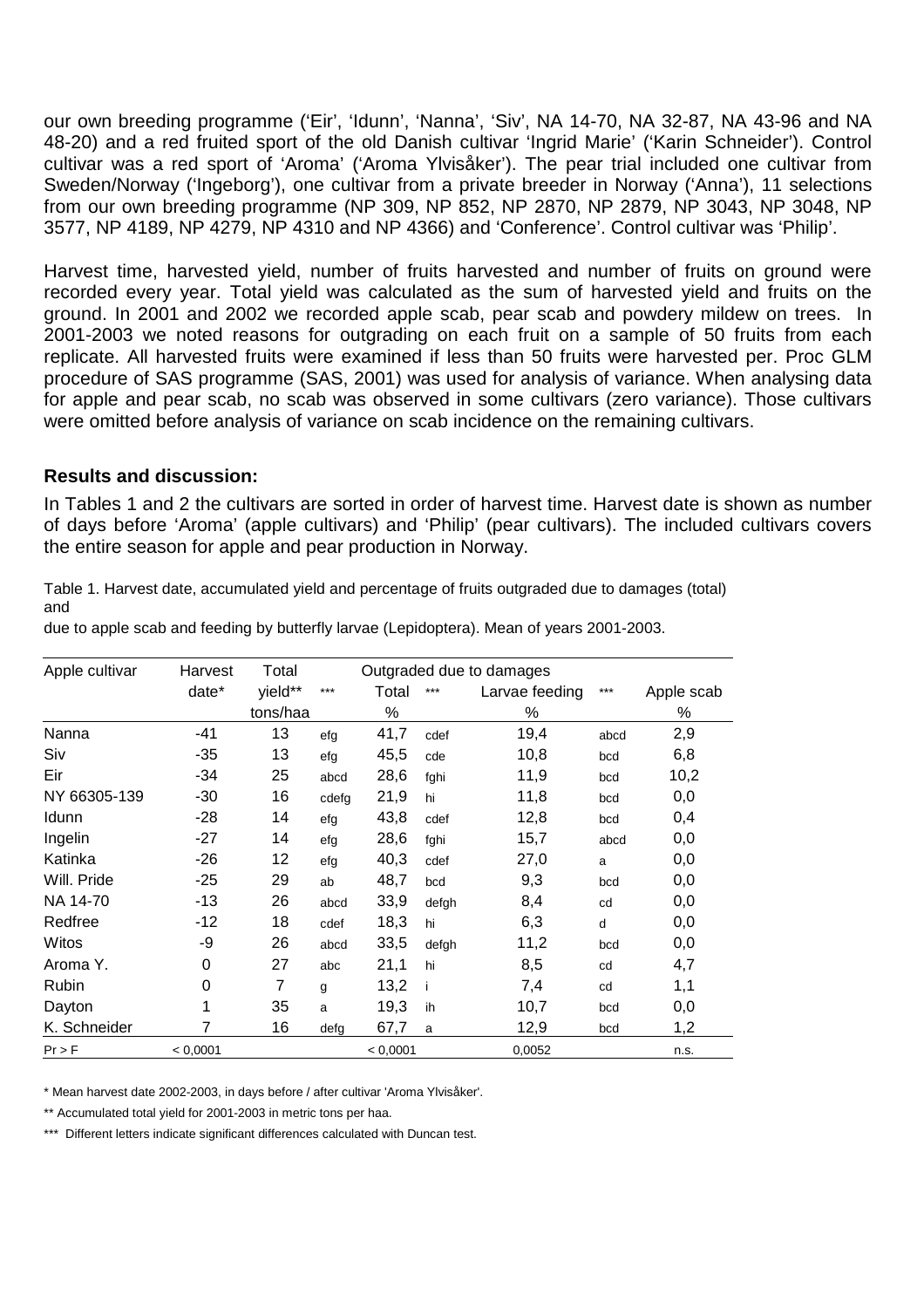Accumulated total yield for 2001-2003 is shown for apple cultivars in Table 1 and for pear cultivars in Table 2. The most productive apple cultivar in this trial was 'Dayton'. Among the earliest ripening apple cultivars 'Eir' and 'William's Pride' had the highest total yield. As these results are from the first years after planting, cultivars that enter late into bearing are disfavoured. This is especially the case for pears, which generally come later into bearing than apples. NP 852 was very productive during these first years after planting, and NP 4310 also started fruiting early. The first fruits on NP 2870 was picked in 2003 (4 year old trees), but then it started yielding with a quite good crop. Most of the apple cultivars had sufficient fruit size, but BC 11W-12-11 had too small fruits (92 g). Apple cultivars 'William's Pride', 'Katinka' and NY 66305-139 as well as the early ripening pear selection NP 4310 had fruits in the lower range of acceptable fruit size (120-135 g). Fruits of pear selection NP 2870 were too big (291 g).

| Pear Cultivar  | Harvest | Total    |        | Outgraded due to damages |           |             |                |  |  |
|----------------|---------|----------|--------|--------------------------|-----------|-------------|----------------|--|--|
|                | date*   | yield**  | $***$  | Total                    | Pear Scab | Stone cells | Larvae feeding |  |  |
|                |         | tons/haa |        | %                        | %         | $\%$        | %              |  |  |
| NP 4310        | $-29$   | 9        | abc    | 30,9                     | 9,2       | 1,2         | 13,7           |  |  |
| <b>NP 3048</b> | -8      | 9        | abc    | 4,9                      | 0,0       | 0,3         | 2,3            |  |  |
| Ingeborg       | $-1$    | 3        | cd     | 52,8                     | 0,0       | 11,0        | 40,3           |  |  |
| Philip         | 0       | 8        | abcd   | 38,5                     | 2,6       | 15,1        | 13,8           |  |  |
| <b>NP 2870</b> | 2       | 6        | bcd    | 24,5                     | 0,0       | 5,7         | 13,2           |  |  |
| NP 3043        | 3       | 1        | d      | 40,0                     | 0,0       | 16,7        | 40,0           |  |  |
| Conference     | 14      | 8        | abc    | 26,2                     | 0,0       | 4,9         | 21,2           |  |  |
| Anna           | 14      | 4        | bcd    | 47,8                     | 5,6       | 5,7         | 33,8           |  |  |
| <b>NP 852</b>  | 14      | 13       | a      | 35,7                     | 0,0       | 1,0         | 28,8           |  |  |
| $Pr$ > F       |         |          | 0.0084 | n.s.                     | n.s.      | n.s.        | n.s.           |  |  |

Table 2. Harvest date, accumulated yield and percentage of fruits outgraded due to damages (total) and due to pear scab, stone cells (bugs) and feeding by butterfly larvae (Lepidoptera). Mean of years 2001-2003.

\* Mean harvest date 2002-2003, in days before / after cultivar 'Philip'.

\*\* Accumulated total yield for 2001-2003 in metric tons per haa.

Different letters indicate significant differences calculated with Duncan test.

Percentages of apples and pears outgraded due to some diseases and pests are shown in Table 1 and 2 respectively. When choosing cultivars for the trial, one major concern was resistance to apple and pear scab. Half of the apple cultivars possess Vf-resistance to apple scab, and so far no scab has been observed on those. So far, we do not know of any reports of apple scab on Vf cultivars in Norway. In the apple trial most scab was found on NA 48-20 (17 % of the fruits). This selection is from a cross of 'Summerred' x 'Florina', but Vf gene from 'Florina' is not transferred to NA 48-20. We had a non-tolerance approach to apple scab on fruits, degrading every fruit with scab lesions. 'Aroma' is considered sufficiently resistant to apple scab to be grown organic successfully. In our trial 5 % of 'Aroma' fruits were with scab lesions. In pear only NP 2879 had a lot of scab (37 % of fruits). Some scab was also found on fruits of NP 4310, 'Anna' and 'Philip', but not to a large extent. In some other areas of Norway scab resistance of 'Philip' is broken, and in those areas we do not recommend organic production of this cultivar.

'Ingelin' turned out to be very susceptible to powdery mildew, but quite a lot of mildew was also found on 'Karin Schneider', 'William's Pride' and NY 66305-139. Only on 'Dayton' and 'Rubin' no powdery mildew was observed. We consider 'Ingelin' to be too susceptible to powdery mildew for organic growing on the locations in Norway that have favourable conditions for mildew. On the other